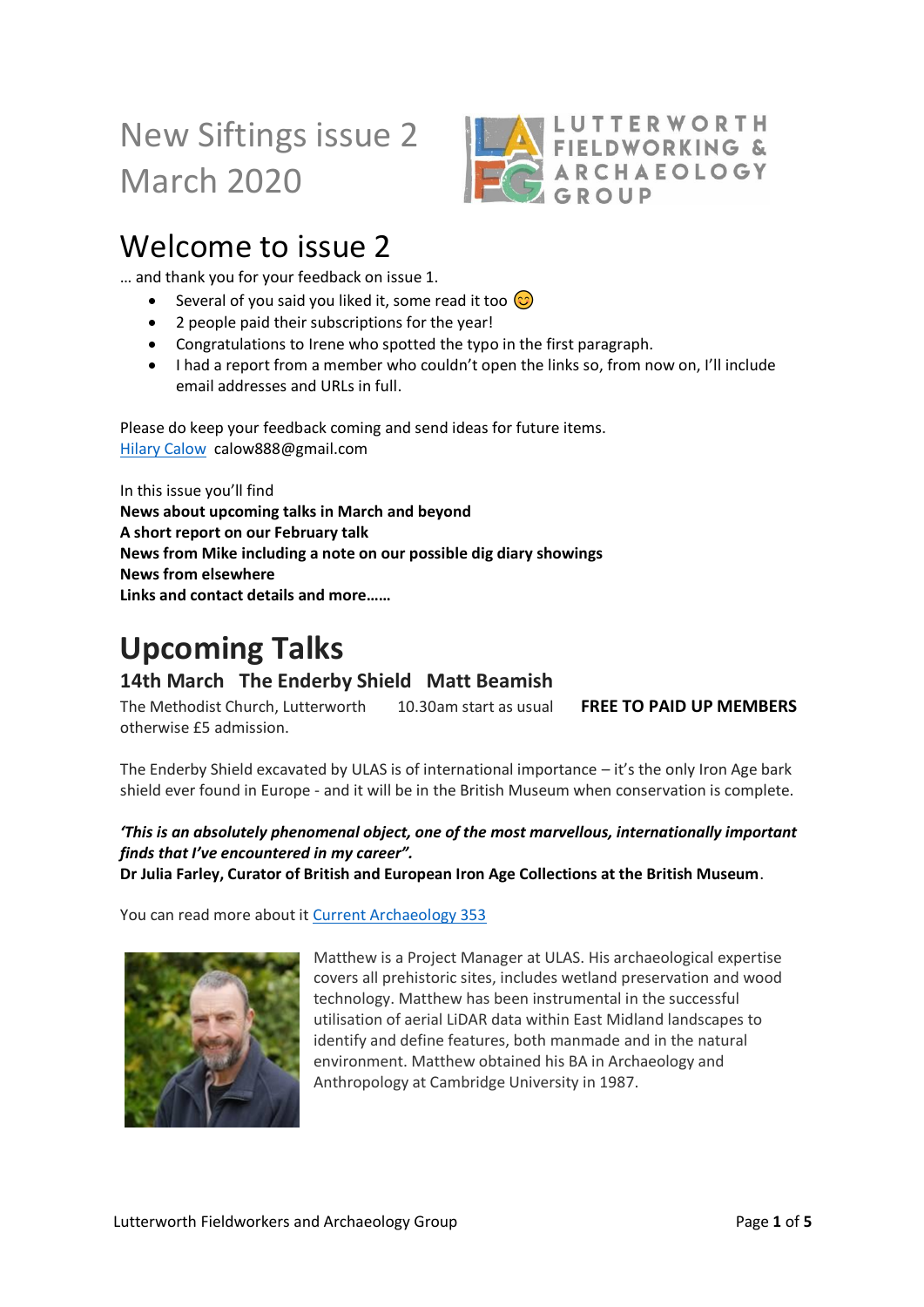# **A review of Mat Morris's talk on Medieval Leicester, 15th February**



Mat gave a fascinating talk to a pretty packed audience on 15 February. In 90 minutes, he covered some 2000 years, the waves of migration from Europe of the Angles, Saxons, Vikings, Jutes etc right up to the 1960's redevelopments. Even today medieval buildings or parts of them can be found hidden inside or below modern buildings.

My key takeaways were

- 1. Britain's split from Rome was the first Brexit! After the legions left, we chucked out many remaining Roman officials, the monetised economy collapsed as did Roman central administration and we lost their skills. Did that stop us? No, towns like Leicester continued to function and thrive. Indeed, the rural economy may have flourished with the Roman tax burden removed.
- 2. Leicester did not cease to exist after the demise of the Roman city, in fact people lived among the ruins for centuries. Even in 700AD Leicester was still called by its Roman name and drawings from the  $19<sup>th</sup>$  century show standing walls and more.
- 3. The dark layer that's found in excavations of most towns in England, including Leicester, isn't burning but is in fact a post Roman occupation layer.
- 4. Leicester started the Wars of the Roses because the Earls of Leicester became the Dukes of Lancaster. But Richard Duke of York was knighted in the castle, royal since Henry IV came to the throne.

Five stars! We've invited Mat to give another talk in July, look out for details.

### **News from Mike**

**Finds from Shawell to go on display**…… Rugby Art Centre and Museum have asked us to display a small group of finds from our previous excavation at Shawell. We intend to show them for two months or so and ultimately to permanently display them at Shawell Church.

**Book up for a Cemetery tour in Birmingham.** If anyone is looking for something to do on a Sunday (the 2nd Sunday of the month, January to November) then why not book up for a Cemetery tour in Birmingham? Our own **Richard Beardall** is one of the volunteers and you could either contact him direct or email [friends-kh-wl-cem@outlook.com.](mailto:friends-kh-wl-cem@outlook.com)

Tour fees are £3 pp or £5 per couple - per cemetery. They are at Key Hill and Warstone Lane, and include notables such as Joseph Gillott, Alfred Bird and Major 'Harry' Gem. (No, we can't tell you what they are famous for - you must go and see them yourselves!).

**Would you come to a cinema showing?** Please would you let [Mike Southall](mailto:michael.southall@mypostoffice.co.uk) know if you're interested in watching 1 or more of the Video Dig Day Diaries of our activities from 2019 which Cliff Brigden created for us. If there's enough interest, we'll run a cinema event in town at some point soon.

**A date for your diary – 25th July**. Back by popular demand, and to support the Festival of Archaeology, Mat Morris will be talking on Richard III. At the Methodist church. More details nearer the time.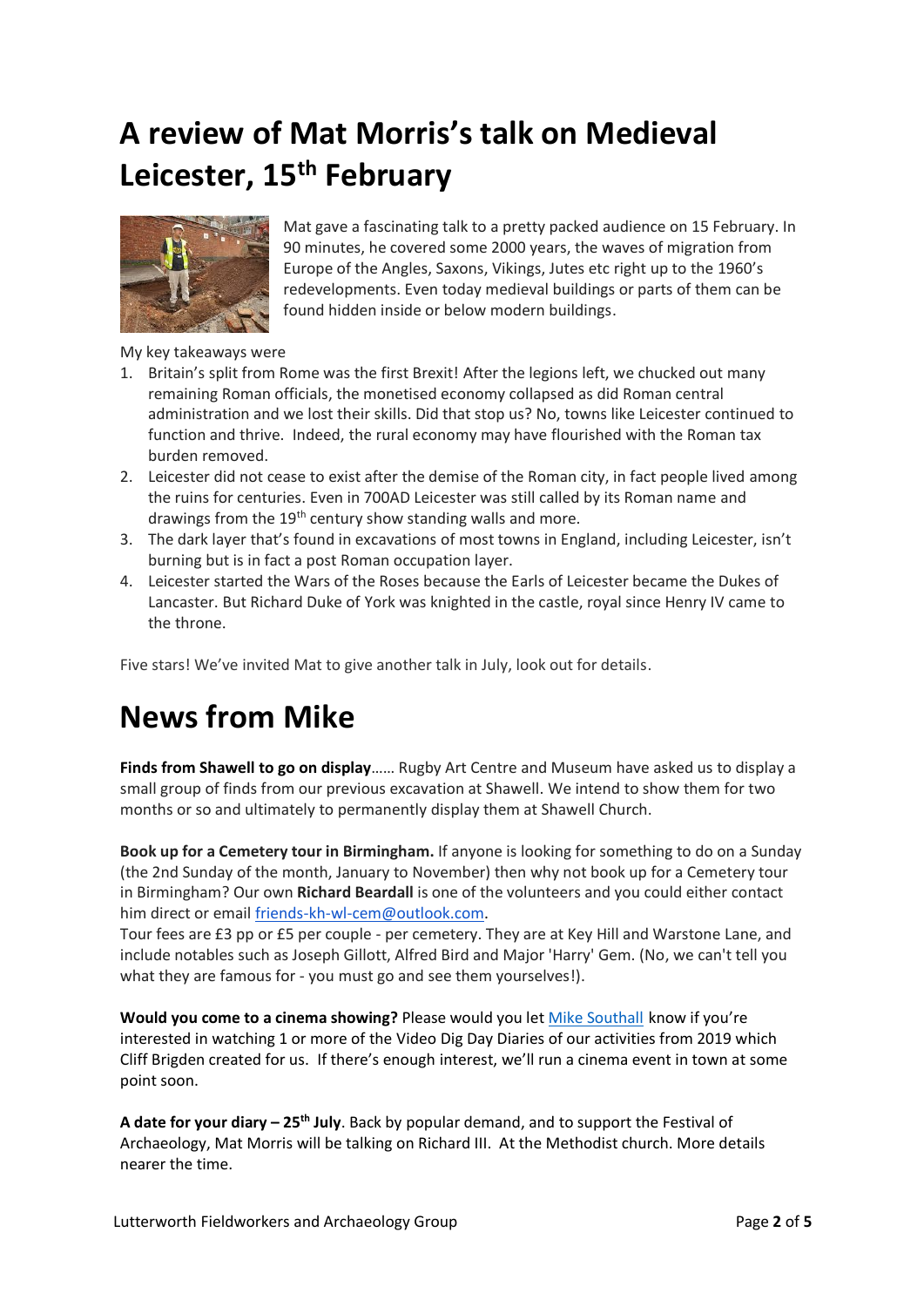### Welcome to our new members Marion Reid, Jane White, Andy

Nevell, Nicola Stubbs, Richard Beardall, Sue Beckett, Honor Rawlins. Hope I've spelt your names correctly!

## **News from the [Leicestershire Fieldworkers](https://leicsfieldworkers.co.uk/)**

### **Life and Death in the East Midlands Sunday 5th April 2020 10.00 - 17.00**

The CBA East Midlands is running a 1-day conference (including their AGM) in conjunction with the Leicestershire Fieldworkers. The speakers and topics are:

- Burying the dead in Roman and medieval Leicester: Mat Morris, University of Leicester Archaeological Services
- Living in suburbia- a roadside settlement and cemetery at Bingham, Nottinghamshire: Carl Champness, Oxford Archaeology
- The human body in history: what archaeology tells us: Oliver Harris, University of Leicester
- 'Death is a marketplace where all men meet' an introduction to Swithland slate headstones: Colin Hyde, University of Leicester
- Medieval charnel chapels & Rothwell: the forgotten funerary rite, commemorating and curating the dead: Jenny Crangle, Wessex Archaeology
- The lost medieval chapel of St Morrell: a possible pilgrims' chapel and cemetery near Hallaton: Vicki Score, University of Leicester Archaeological Services

George Davies Centre, 15 Lancaster Rd, Leicester LE1 7HA

£20 to members of Leicestershire Fieldworkers and the CBA East Midlands. Includes a cold buffet lunch.

The booking form can be found [here](http://www.archaeologyuk.org/cbaem/cba-em%20events.htm) <http://www.archaeologyuk.org/cbaem/cba-em%20events.htm>

In the meantime, the next talk at the university is on **March 19th 7.30 pm: Ian Meadows on the Roman town at Irchester, Northants.** All are welcome. George Davis Lecture Theatre 2

## **News from elsewhere**

#### **ULAS training – upcoming courses**

**Learn how to write up and archive your archaeology project Saturday 14th March £20**. [Find out more and book via the ULAS shop.](https://shop.le.ac.uk/short-courses/courses-and-course-essentials/school-of-archaeology-and-ancient-history/training-workshops-201920/ulast10-how-to-write-up-and-archive-your-archaeological-project)

[https://shop.le.ac.uk/short-courses/courses-and-course-essentials/school-of-archaeology-and-ancient](https://shop.le.ac.uk/short-courses/courses-and-course-essentials/school-of-archaeology-and-ancient-history/training-workshops-201920/ulast10-how-to-write-up-and-archive-your-archaeological-project)[history/training-workshops-201920/ulast10-how-to-write-up-and-archive-your-archaeological-project](https://shop.le.ac.uk/short-courses/courses-and-course-essentials/school-of-archaeology-and-ancient-history/training-workshops-201920/ulast10-how-to-write-up-and-archive-your-archaeological-project)

LFAG will help fund training courses – contact Judith Day if you're interested.

I went to the half day photogrammetry course on 29<sup>th</sup> February and highly recommend it. Here's a model of a statue ("Life" by Percy Brown) which I made with a colleague. We missed the top off, so we named our model "*Half life*".

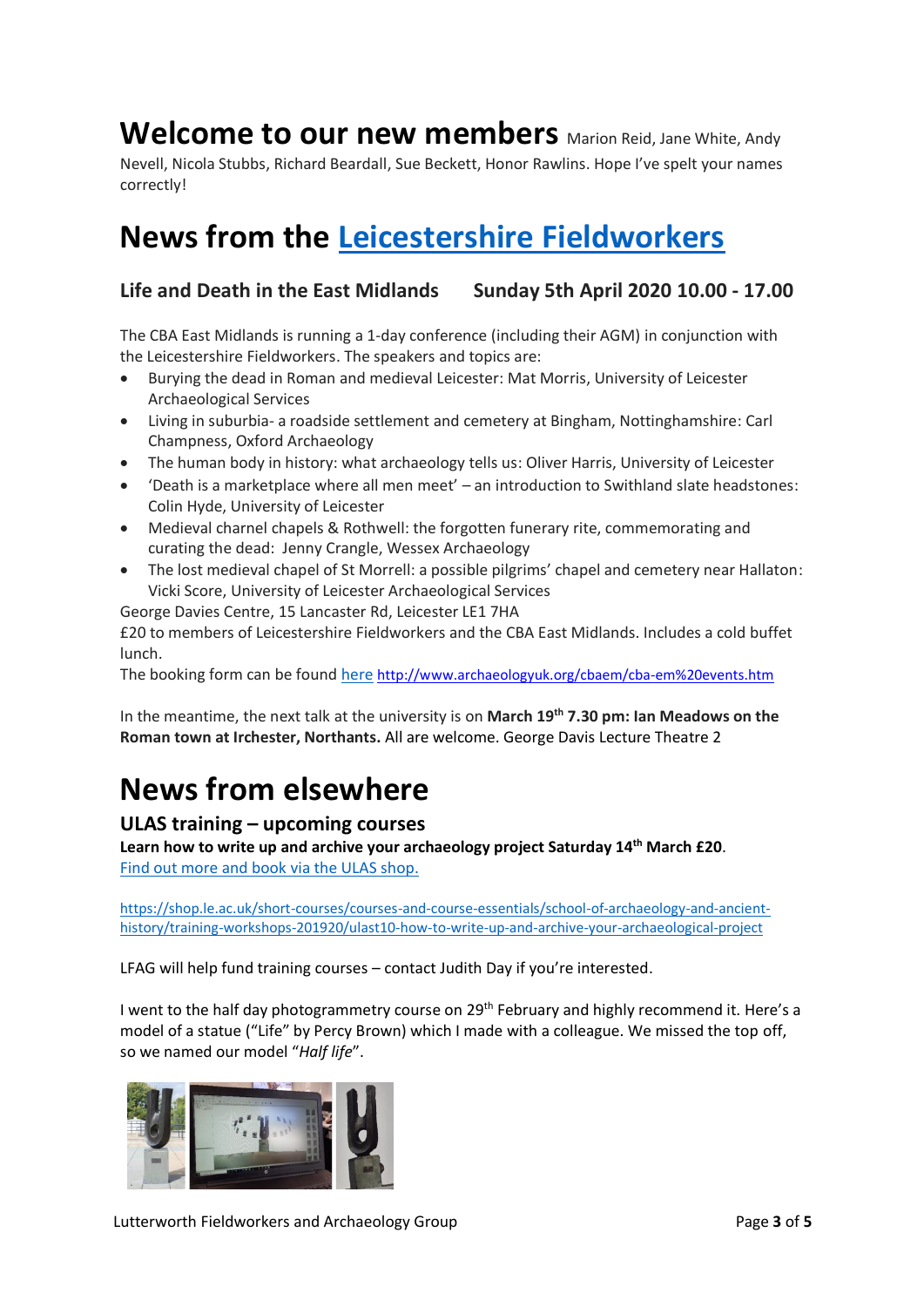### [Rugby Archaeology Society](http://www.rugbyarchaeology.org.uk/)

The society holds a monthly Saturday meeting at Rugby Art Gallery and Museum 2nd Floor Education Room. Refreshments from 10am, 10:25 start. We encourage a voluntary donation of £1 per person to cover costs.

#### Saturday 7<sup>th</sup> March

#### **Dr Steve Young: Recent Archaeological Fieldwork at Bannaventa & the Post Roman/Early Mercian burial ground at Whitehall Farm.**

The talk will focus on the recent fieldwork undertaken by CLASP during 2019 on the site of the Roman small town and posting station of Bannaventa, Whilton Lodge, Northamptonshire and the continuing excavation of the Post Roman / Early English graveyard at Whitehall Farm, Nether Heyford, Northamptonshire and will outline the range of discoveries made and interpret the significance of those findings.

#### Saturday 11<sup>th</sup> April

**Archaeological illustrator Deborah Miles-Williams**. Debbie will give a talk on contemporary artists involved in archaeological illustration; this will be followed by a practical drawing session for those interested. Materials will be provided.

#### Saturday 9<sup>th</sup> May

**Hilary Calow: Compton Murdak and all that - an archaeological perspective on Compton Verney** Compton Verney in Warwickshire is well known a leading art gallery and Capability Brown landscape. While the house and the history of its owners is well documented, much else is hidden from view. This talk will look at the archaeology of Compton Verney and what we know about the landscape, settlement and people from prehistory to World War 2.

#### [Compton Verney](https://www.comptonverney.org.uk/)

Friday 8<sup>th</sup> May – VE day holiday. Come to Compton Verney. There's WWII history hidden in the grounds. One of the highlights of the day  $(\bigcirc)$  will be a walk with Hilary who is the archaeology lead at Compton Verney. Go to the Compton Verney website to find out more about visiting.

### Subscriptions

Subscriptions for 2020 are due so please contact our Treasurer, Carol if you haven't yet paid. It's £10 per individual or £12 for a couple or family living at the same address. Bank details are 47655372, 60-13-30. We use this money to provide insurance cover for activities, to replace equipment and to buy in specialist services.

## Contact names and details

**Chairman:** [Mike Southall](mailto:michael.southall@mypostoffice.co.uk)



Contact Mike with ideas for future activities, what you'd like the group to do (or not do) and if you want to help with farmer liaison. michael.southall@mypostoffice.co.uk